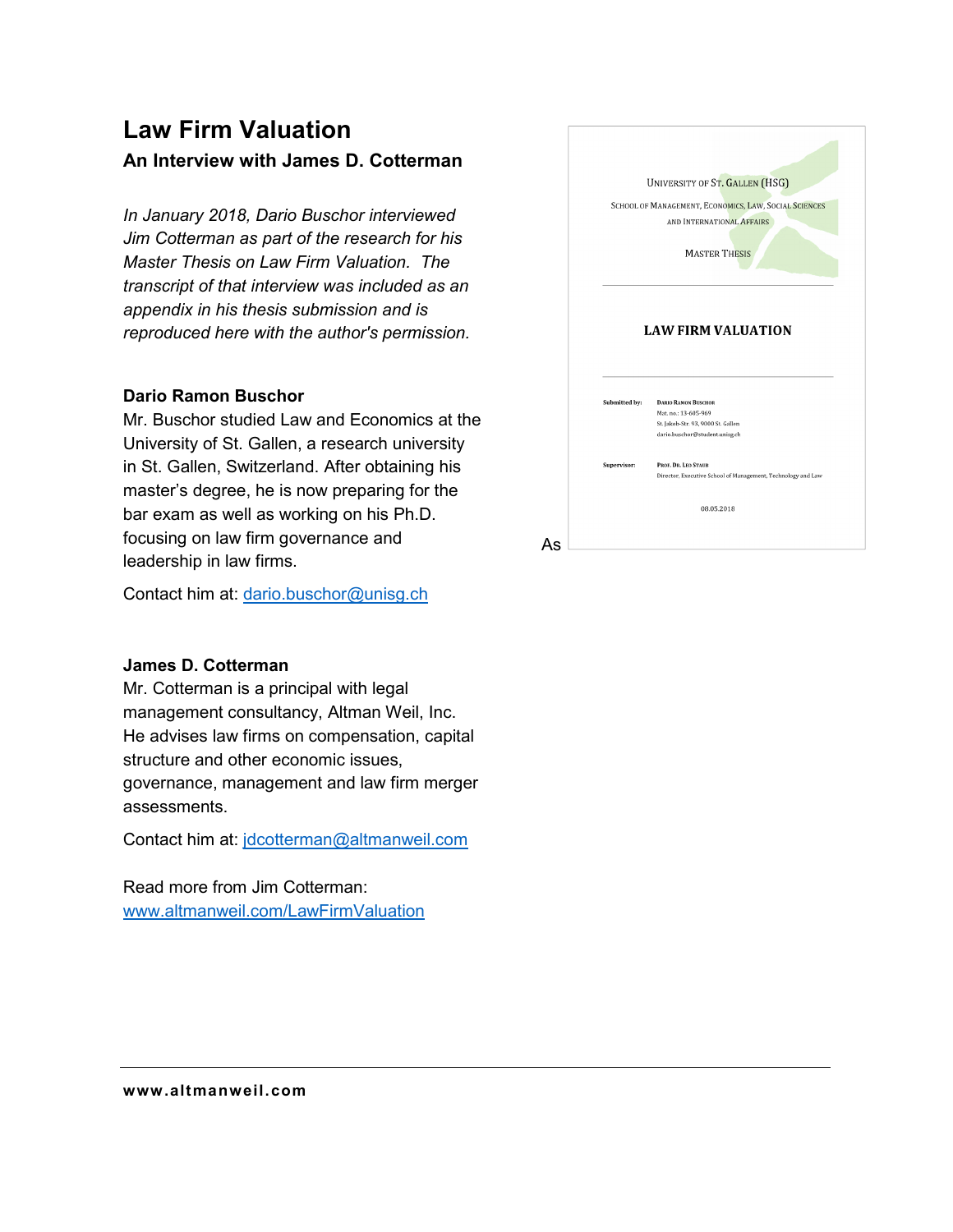#### **ANNEX B: Interview with JAMES D. COTTERMAN**

Date: 5 January 2018, 3:00 pm - 4:05 pm Form: via telephone

**JAMES D. COTTERMAN** is an experienced law firm consultant and principal at ALTMAN WEIL. INC., a renowned legal management consultancy firm headquartered in Philadelphia. Not being a lawyer himself, MR. COTTERMAN gathered broad experience in the legal sector during three decades of working with ALTMAN WEIL, specializing in compensation issues, capital structure, management and law firm merger assessments. He is the author of various articles on different subjects as well as the man behind *Cotterman on Compensation*, a blog focusing on lawyer compensation and law firm finance. MR. COTTERMAN is also a frequent speaker and lecturer, including regional and national events of the ABA. MR. COTTERMAN's remarks are related to US market dynamics and while we use the term partner and partnership, we recognize that US firms may also organize themselves in a corporate form.

*(DARIO BUSCHOR:) My thesis focuses on the valuation of law firms. While extensive literature is available on the matter of business valuation as a whole, the subject of law* firm valuation seems not to be the topic of many writings. Your article *"Valuation of a Law Firm or Practice" is the most easily encountered and most extensive contribution on the subject of law firm valuation.* 

*(JAMES D. COTTERMAN:) Law firms are very different from other businesses because they are closely-held professional service firms. And in contrast to other professional service firms, they are more highly regulated with respect to ownership and restrictive agreements. Another uniqueness is that there is no comprehensive data on law firm valuations publicly available. That said, usually no payments are made when one law firm is "acquired" by* another law firm, except for the capital the partners might get back at some point. When *consideration is paid, it is more likely to be in the form of an earnout – payments over time* based on the economics of the transferred practice.

*Contrary to firms in basically every other industry law firms do not seek a business* valuation when considering a merger, or if they do so, not to begin with. In what *events are valuations of law firms most common?*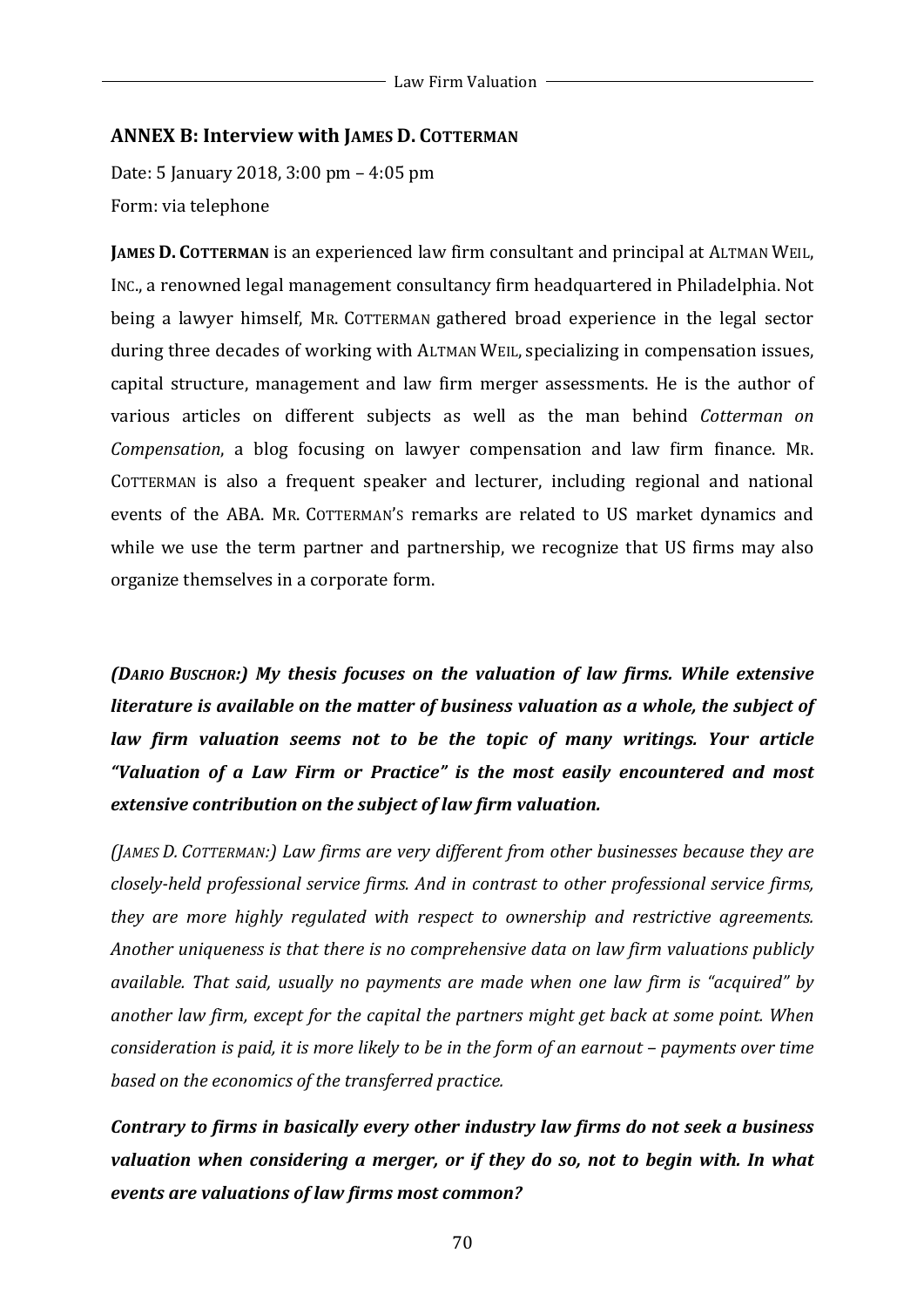Law firm valuations are most common in the events of the death of a partner, dissolution of *marriages or sale of a practice either by means of an orderly internal transition from one lawyer* to a successor *lawyer* or the absorption of the practice by another firm. In some *instances, the valuation methodology is well specified in the partnership agreement and agreed to by all interested parties. In other situations, there is imprecise language or* disagreements or lack of trust that makes the process much more difficult. In the case of a *law firm sale, time is of the essence because the clients, the main source of value, won't stay with* a firm not ready and able to handle their legal needs. In the case of a valuation *following the dissolution of a marriage, the primary subject of the valuation is usually not the law firm itself, but rather the lawyer's license and as such an interest of the former spouse in the lawyer's earning capacity. In this instance the value of the firm is usually relegated to the value of the capital account.* 

In each situation, the restrictions on who is qualified to have an ownership interest in a law *firm, limits the number of potential buyers. Interested individuals should review the ABA Model Rules of Professional Conduct (particularly Rule 1.17) and the local jurisdiction's equivalent rules on the sale of a law practice.* 

*No* matter the circumstances, one will see that at the end of the day a law firm itself only *carries a very limited value in itself relative to what is seen in other businesses.* 

#### *When valuing a law firm what is valued in the end? What does one have to focus on?*

*A* law firm valuation is of importance when two parties are negotiating a price for a *practice* or firm to be taken over. In addition to the physical assets, such as the office and all equipment, the obligations (payables, debt and lease obligations) the buyer wants to *buy* the seller's clients (or rather the future profits from serving those clients), reputation and other intellectual property. Basically, the buyer pays the seller for net cash basis equity of the firm plus the rights to collect profits on the services he will render for the clients of *the transferring lawyer. However, in the US, lawyers are not allowed to sign non-compete agreements* (NCAs). Consequently, no buyer will be prepared to pay a lot of money risking *that the seller will open a practice across the street and by doing so will most probably induce* all her existing clients to follow her. Generally, the only situation where a lawyer *can enter into an NCA is in the event of retirement. The payments will then be structured as a series of retirement payments.*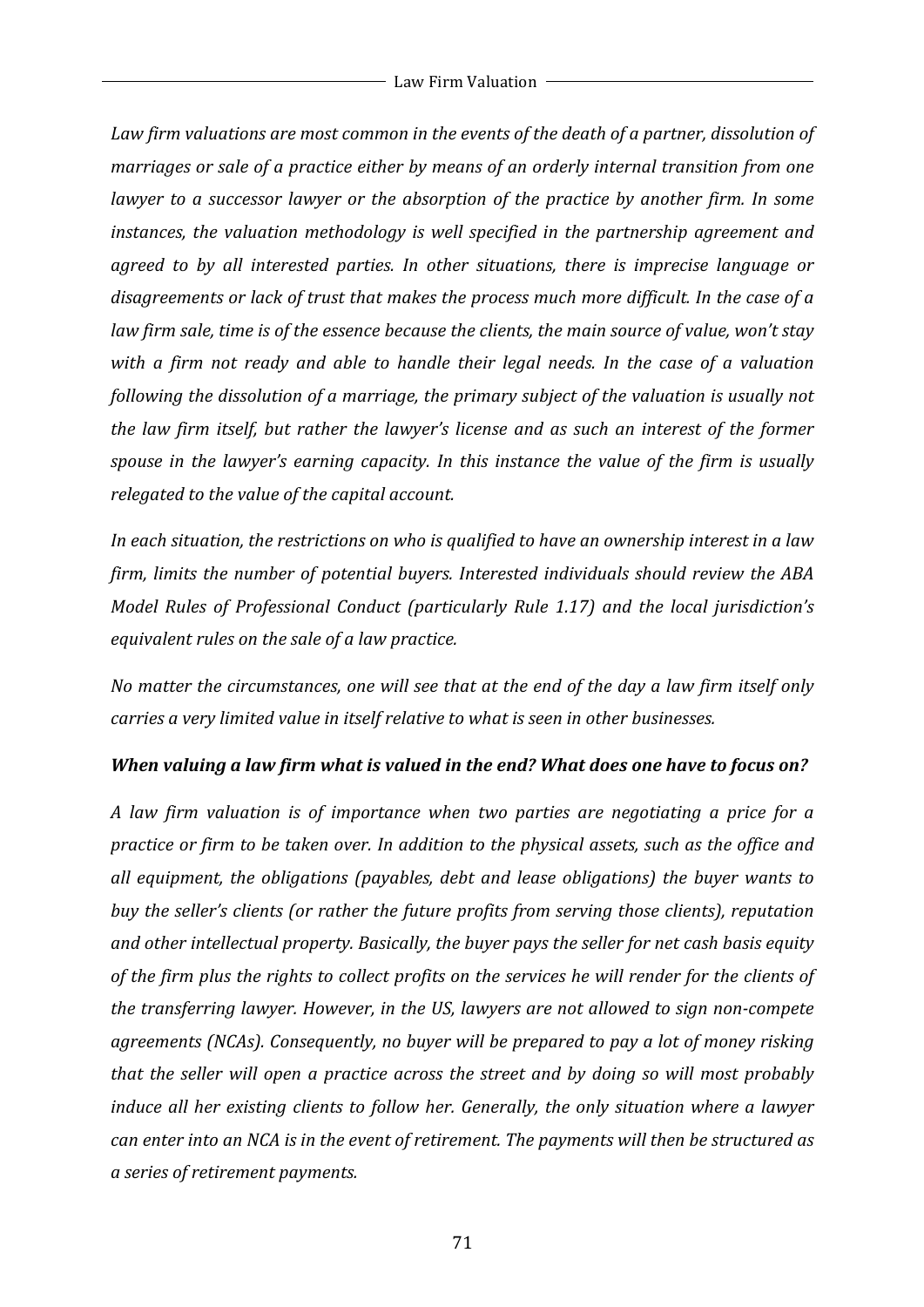*However, let me use a related brief real life story to illustrate just a bit of the unique* situation with professional services: During some time a dentist's practice was very successful, so that the dentist decided to employ a younger dentist to help him handle all *the patients.* At a certain point, the older dentist decided to retire and proposed to sell the *practice to his younger employee. The young dentist happily agreed to take over the practice. They readily agreed to the particulars regarding the office lease, equipment and the like. However, he refused to pay anything in addition for the patient list. His argument was* that he knows all the patients and they know him – his remarks being that it was his *hands inside their mouths for the past many years. He does not have to "buy" those* patients; they already trust him and will stay with him as soon as the older dentist retires. Thus, the challenge is valuing and structuring such transactions and the practical need to reach an agreement on buy-outs before they are *imminently needed*.

# The most valuable asset seems to be the client base. But not only is it hard to value *such client base, in addition a change in demand from the client side can be observed.* Clients demand more transparency, lower fees, are less loyal to their *trusted firms and at the same time demand more loyalty from their law firms.*

*Clients, particularly the large corporate clients, are more likely today to approach their law* firm relationships in a way that is more akin to a vendor relationship. As you *mentioned they seek greater price transparency, more overall cost certainty and are* willing to competitively bid for their legal services. Many clients compare and change *providers of legal services more frequently than in the past or consolidate work among a smaller number of providers in an attempt to improve the value of the arrangements. While in earlier days about* 5% new clients had to be acquired every year in order to *maintain a steady revenue flow in a general practice, nowadays this number is more like* 10%-15% or even higher. In addition, client demands increased, they now look for more *from their law firms than legal advice and ask for seminars, secondment lawyers and the like* while at the same time putting pressure on the price. And not only that, while loyalty *from the client side is decreasing, business conflicts for lawyers are increasing. Business conflicts exist apart from the strict ethical constraints lawyers are bound by.* 

## Let us turn to your article. You mention that for law firm valuations one needs to *know the circumstances under which the valuation is conducted. Can you comment on that?*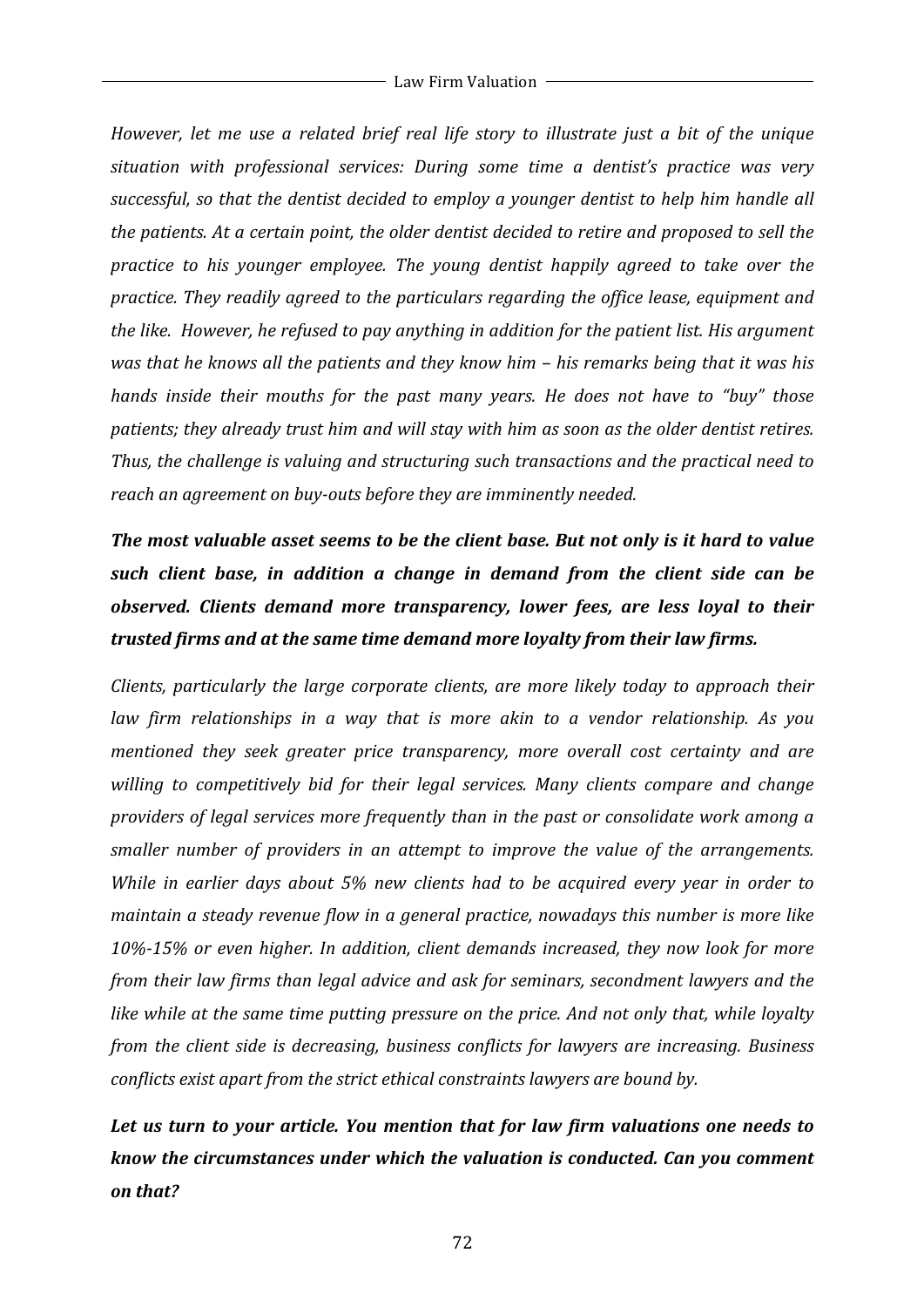*There* is a definition of the term value, saying that a firm's value is what an informed buyer and informed seller, neither under undue pressure, will enter into a deal. Buyers and sellers usually have very different opinions on how much the firm is worth. Therefore one has to *look at why the parties want to sell or buy and what is conveyed in the end. I often take a more limited view that something is worth what someone else is willing to pay for it. A deal happens if the buyer's range overlaps a seller's range. In the end, the buyer is interested in the profits on future revenue streams. But those are not guaranteed, whether or not clients* will stay with the buyer depends on several factors. The tricky part of such a transition is to align the interests of all three groups – buyers, sellers and clients. Therefore law firm valuation is much more than just due diligence of financial statements, legal and business *aspects.* 

### *However, in your writing you present several methods to value a law firm. What* value would you recommend to base the valuation on in order to get the most *reliable results?*

An accrual basis valuation adjusting for the appropriate specifics of the situation and the *market is best. However, revenue multiples are the easiest to understand and are often quoted.* For professional services firms it basically is the sum of all collected professional *services.* Revenue is also the number with the lowest potential to be influenced by *accounting assumptions and tax planning. However, remember that it is the profits of those revenues that are most important. It depends on the situation you are in. If you are a buyer* you prefer to pay for the practice over time as you gain confidence that the practice *does* in fact transfer and to fund the acquisition out of the practice's cash flow. If you are a seller you prefer to get all cash up-front and not risk loss due to the buyer's actions. Finding *a* way to bring those seemingly irreconcilable positions into harmony is the art of *structuring a deal. Here providing a mix of consideration – some cash up-front and some over time and to allow for adjustment of the deferred portion to reflect the success of the transfer may bring the parties together. The seller takes on some risk but could gain if the practice grows during the earn-out period. The buyer is protected by only paying for the practice that transfers, but gives up some of the immediate upside to growing the practice.* It aligns the parties to work together to make the transition as seamless as possible for *clients.* For example, a seller who is still participating in the outcome is far more likely to pitch in when the client raises an issue only the seller has intimate knowledge of.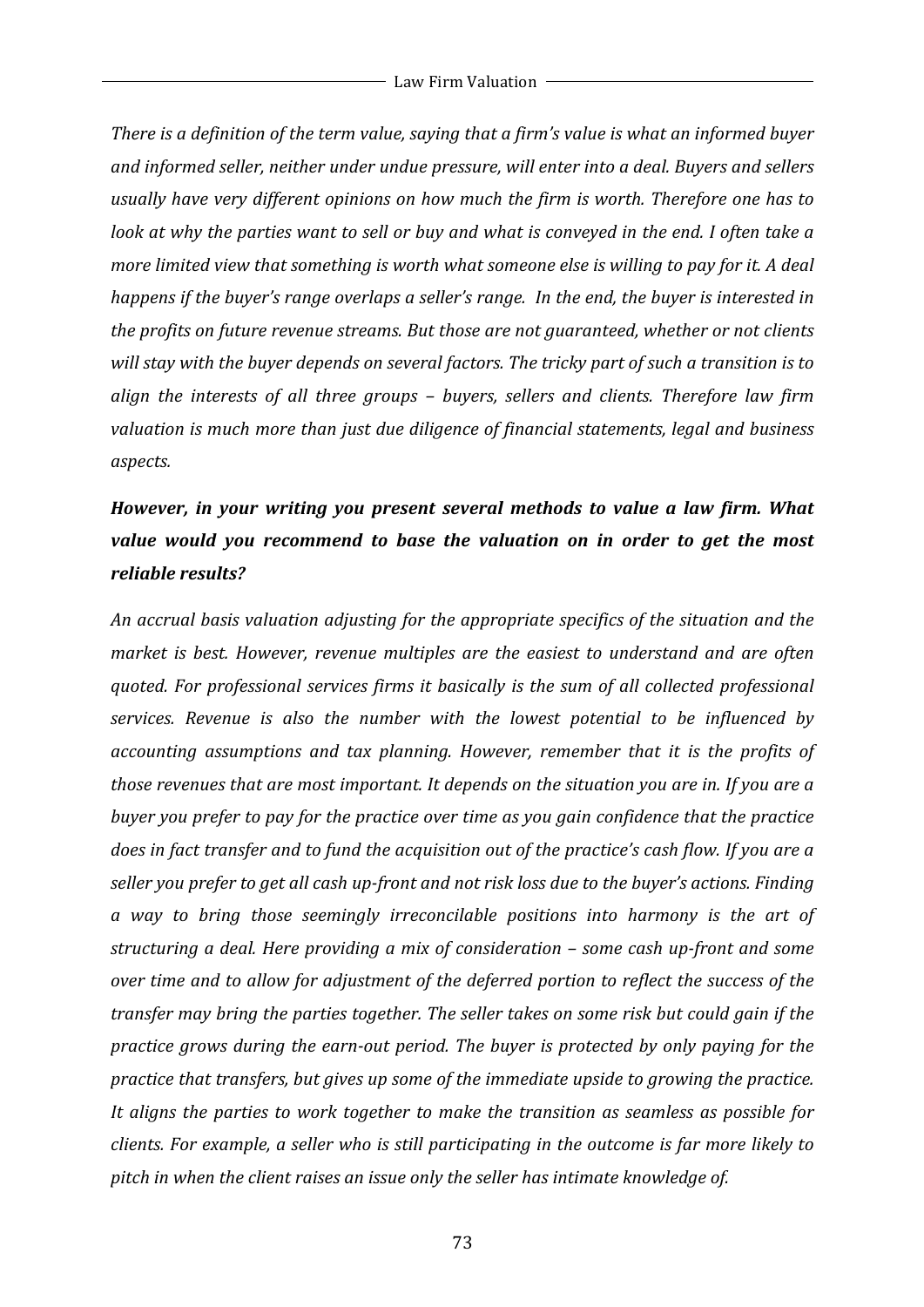## In your paper you mention the importance of the possibility to increase prices. Why, *in* your opinion, is it so important for a law firm to be able to increase its prices after *a takeover and why would they not be able to do so?*

*There are three primary ways to grow as a firm. Option one is to grow with the market at its* pace, adding lawyers and/or locations, option two is to increase one's market share and *option three is to increase rates. As for now the market for private law firms is not growing.* And the ease and pace of rate changes is not as robust as the market was prior to *the great recession. Therefore, only option two is the primary growth option available for private law firms at this moment. And there are some complications. Rates are usually higher* in bigger firms. So, if a firm is absorbed by a larger firm it might find itself in a *surrounding where higher fees are the new standard. There are, however, restrictions in the Code of Ethics potentially preventing you from simply increasing the smaller firm's fee* arrangements with clients. In addition, some clients seek so-called "most favored nation" agreements. Such an agreement entails that Client 1 will get the same conditions for *service X* as the client with the best terms. Therefore it is crucial for firms to understand the *pricing the acquired clients are accustomed to, the ethical restrictions in play, its own fee arrangements and the ability to harmonize pricing over time in satisfaction of the first three conditions.*

# In recent years, some jurisdictions flattened the path to outside investments in law *firms by introducing ABS or even going as far as allowing law firms to go public. In your article you guess that, if such a development will be taking place in the U.S., this might be a game changer for law firm valuation. Why is that?*

*First, it substantially increases the potential number of buyers (investors). However, it also means* that some of the compensation previously earned by partners will now go to the *investors.* So too will some of the rights of governance and oversight. Even if firms float a *minority interest to outside investors; it will still likely lead to significant change in how those law firms are structured and operated. But again, it depends on your position in the law* firm during the deal. For an older partner close to retirement it would be interesting to *go* public, simply because it would allow them to more easily, and possibly at a higher *price, liquidate their share in the firm. For younger partners, however, this would mean that a growing share of the overall profits will have to be paid to outside investors leaving*